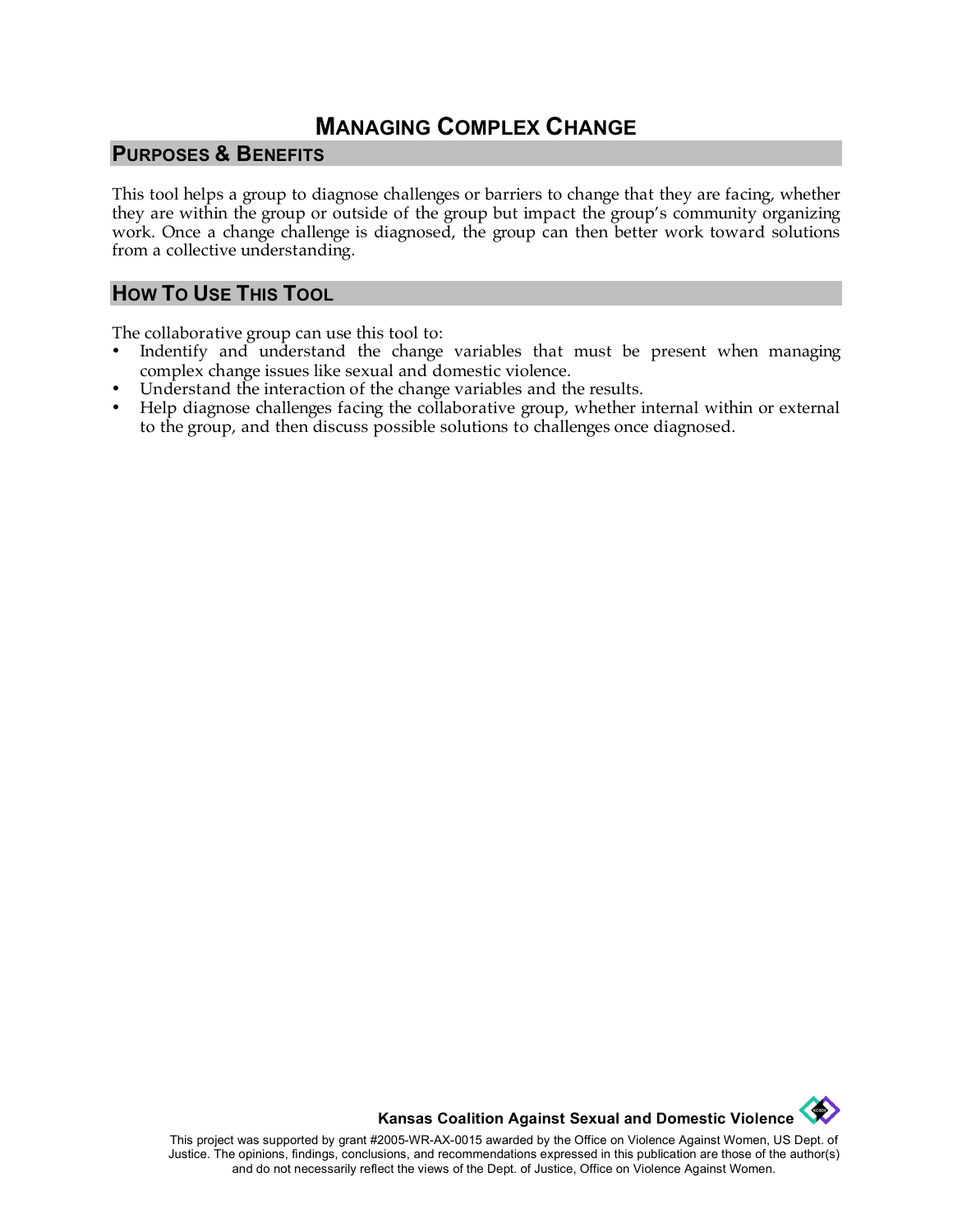# **MANAGING COMPLEX CHANGE**

In order to effectively make change on complex community issues like sexual and domestic violence, each of the following change variables must be in place. The chart below also illustrates the results when one of the change variables is missing, which provide insight for the collaborative partners into where to focus their solutions when challenges, whether internal within or external to the group, arise.



Adapted from FACE (2006) *Common Sense for Community Change Workbook*. FACE: Claire, MI.



This project was supported by grant #2005-WR-AX-0015 awarded by the Office on Violence Against Women, US Dept. of Justice. The opinions, findings, conclusions, and recommendations expressed in this publication are those of the author(s) and do not necessarily reflect the views of the Dept. of Justice, Office on Violence Against Women.